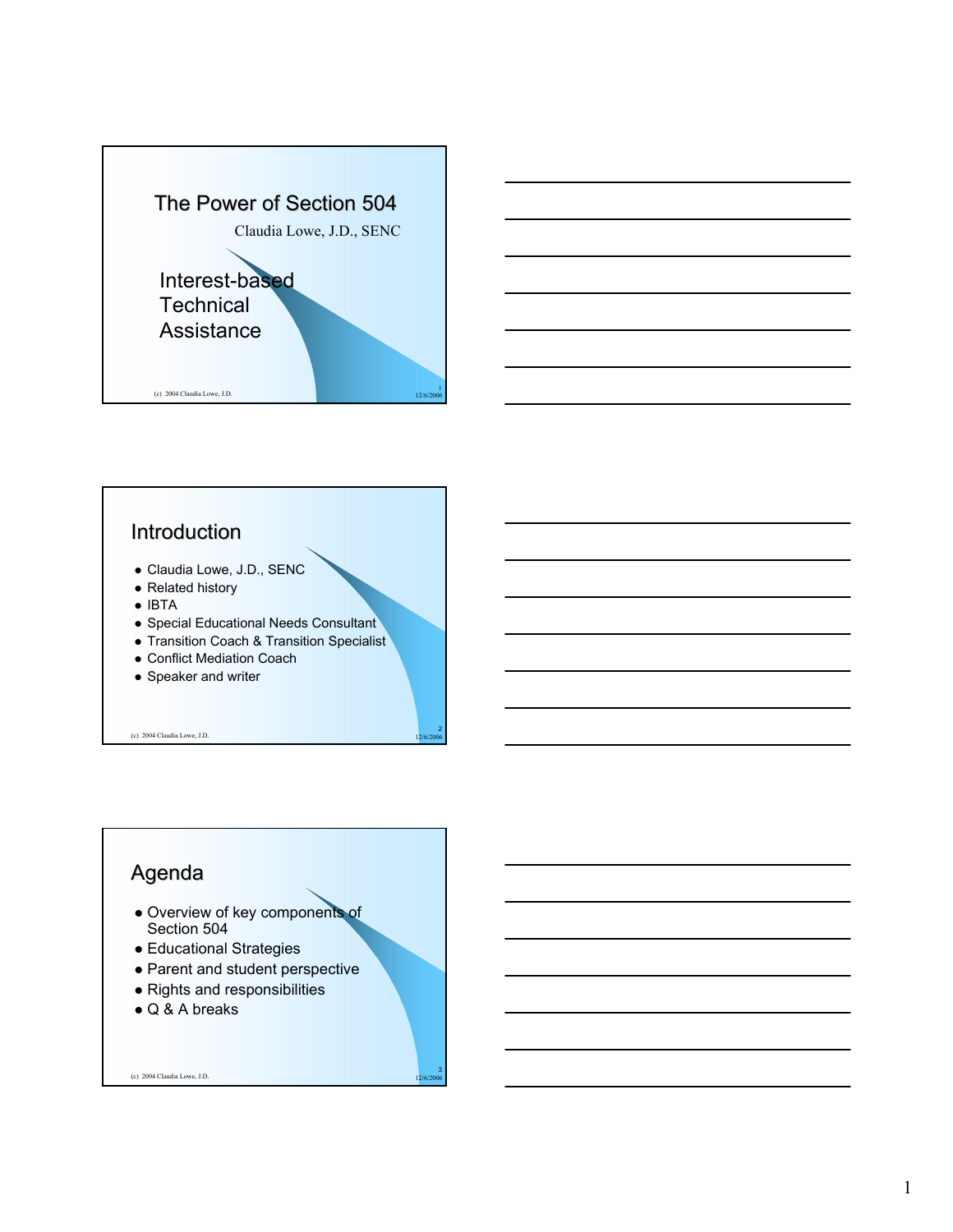

- Technical Assistance (TA)
	- basic advocacy
	- technical applications
- Interest-based Technical Assistance (IBTA)
	- advanced advocacy
	- practical applications

(c) 2004 Claudia Lowe, J.D. 12/6/2006

# Perspective - Context

- Advanced-
	- It's not "tell me what Section 504/IDEA says" but "what does Section 504/IDEA mean to me and my child"

4

5

– Not concerned about what "they" say and how to respond but how to use what they say

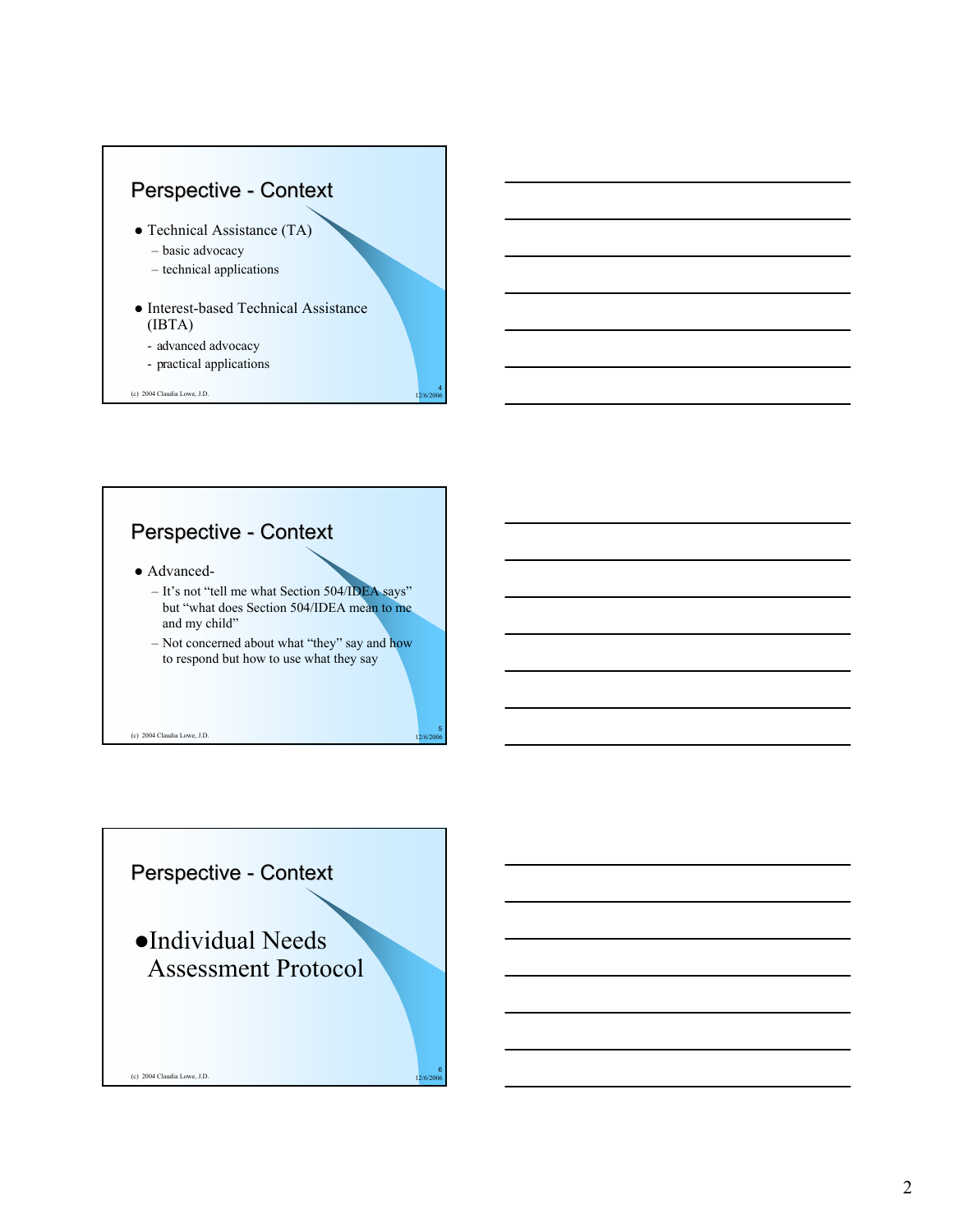





(c) 2004 Claudia Lowe, J.D. 12/6/2006 12:00:00 12/6/2006 12:00:00 12/6/2006 12:00:00 12:00:00 12:00:00 12:00:00 12:00:00 12:00:00 12:00:00 12:00:00 12:00:00 12:00:00 12:00:00 12:00:00 12:00:00 12:00:00 12:00:00 12:00:00 12

8

9

#### Purpose

• The purpose of this part is to effectuate Section 504 of the Rehabilitation Act of 1973, which is designed to eliminate discrimination on the basis of handicap in any program or activity receiving Federal financial assistance.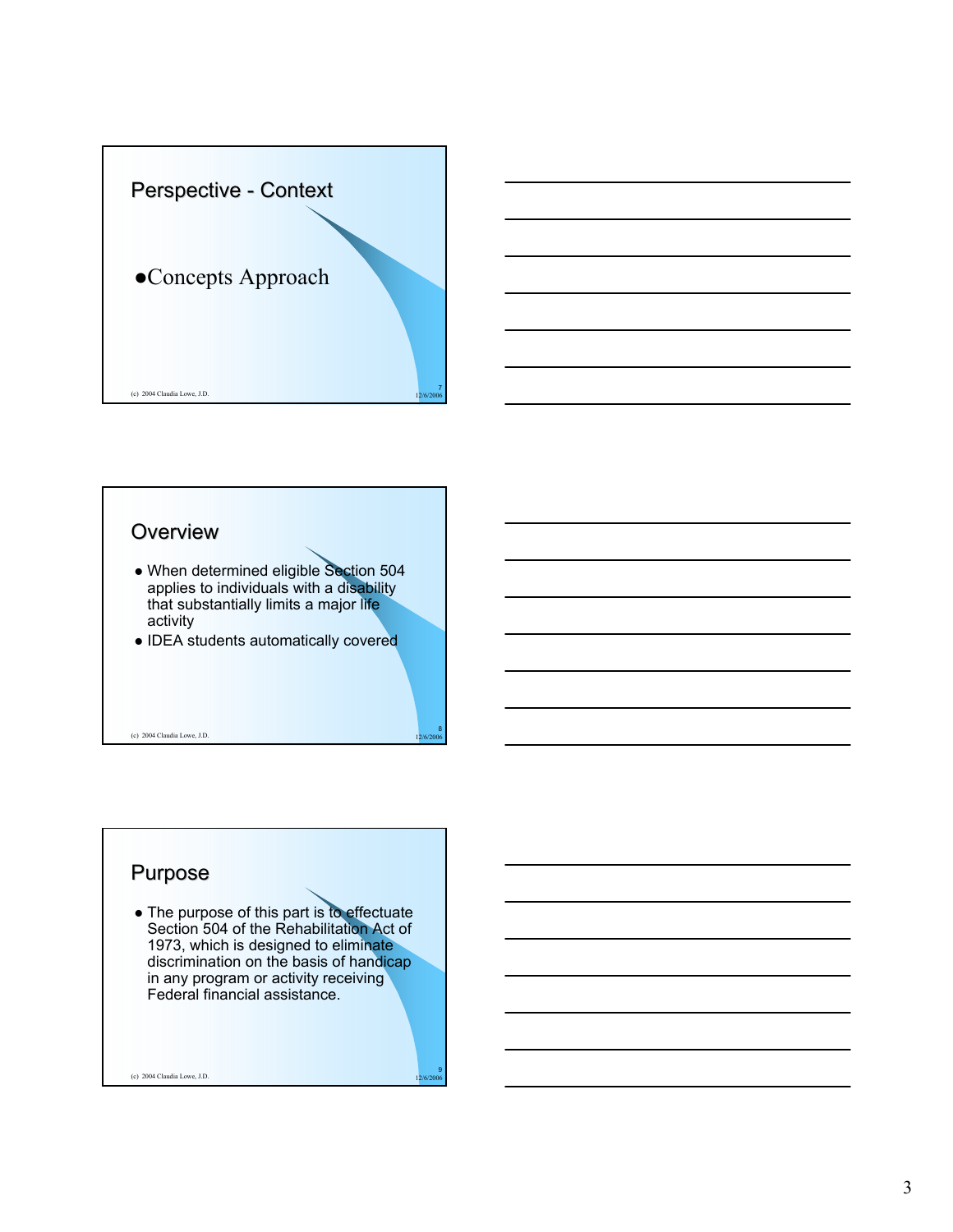



#### Section 504 Components

- Location and notification (Child Find)
- $\bullet$  FAPE
- Educational setting (LRE)
- Evaluation and placement
- Procedural safeguards
- Nonacademic services
- Preschool and adult education
- Private education

(c) 2004 Claudia Lowe, J.D. 12/6/2006



11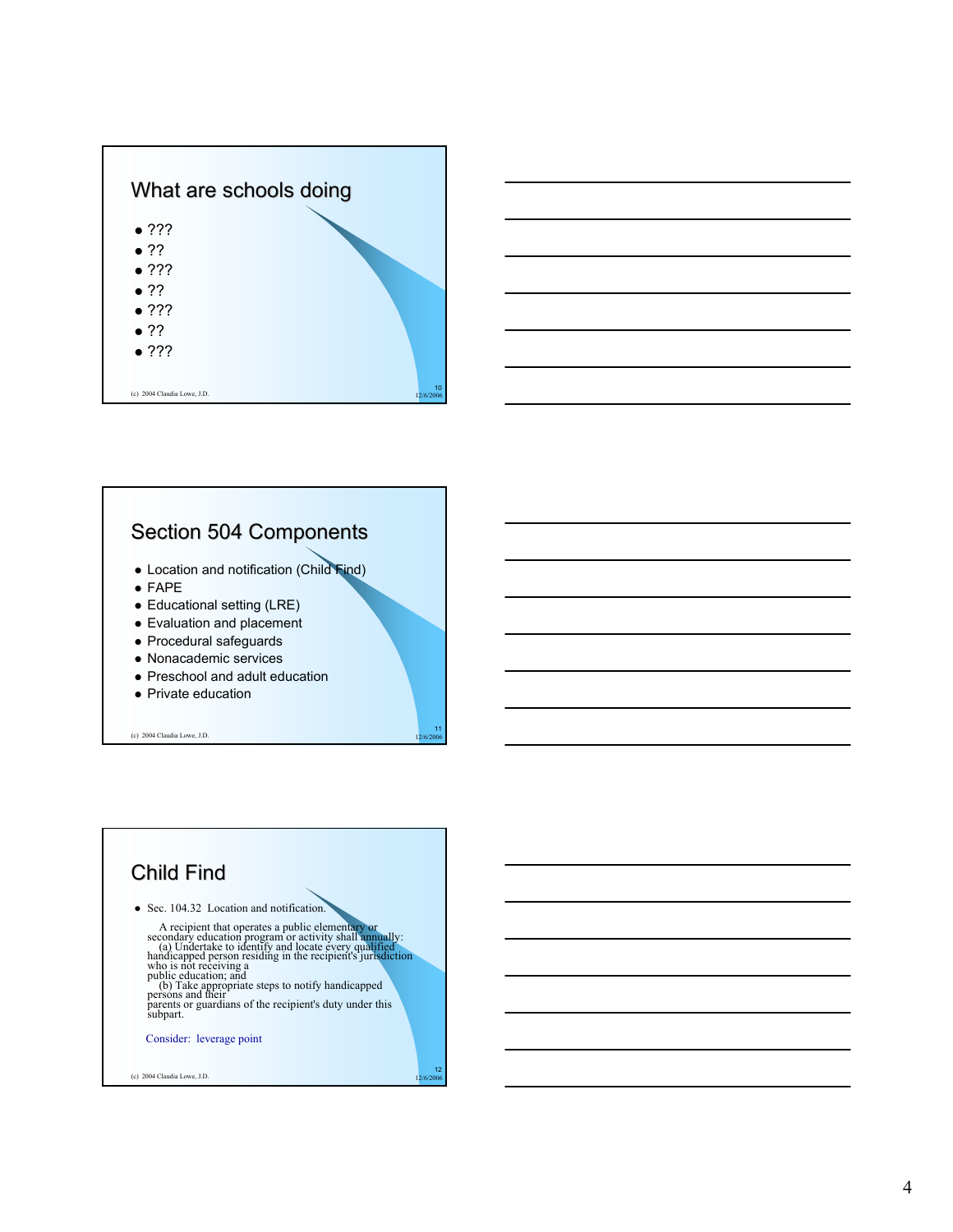#### **Eligibility**

- Needs vs diagnosis
- Handicapped person
- Physical or mental impairment
- Substantially limits
- Major life activity

(c) 2004 Claudia Lowe, J.D. 12/6/2006

#### Handicapped Person

 $\bullet$  means any person who (i) has a physical or mental impairment which substantially limits one or more major life activities, (ii) has a record of such impairment, or (iii) is regarded as having such an impairment.

(c) 2004 Claudia Lowe, J.D.

## Physical or mental impairment

• means (A) any physiological disorder or condition, cosmetic disfigurement, or anatomical loss affecting one or more of the following body systems: neurological; musculoskeletal; special sense organs; respiratory… or (B) any mental or psychological disorder, such as mental retardation, organic brain syndrome, emotional or mental illness, and specific learning disabilities.

(c) 2004 Claudia Lowe, J.D. 12/6/2006 12:00:00 12:00:00 12:00:00 12:00:00 12:00:00 12:00:00 12:00:00 12:00:00 12:00:00 12:00:00 12:00:00 12:00:00 12:00:00 12:00:00 12:00:00 12:00:00 12:00:00 12:00:00 12:00:00 12:00:00 12:0

13

14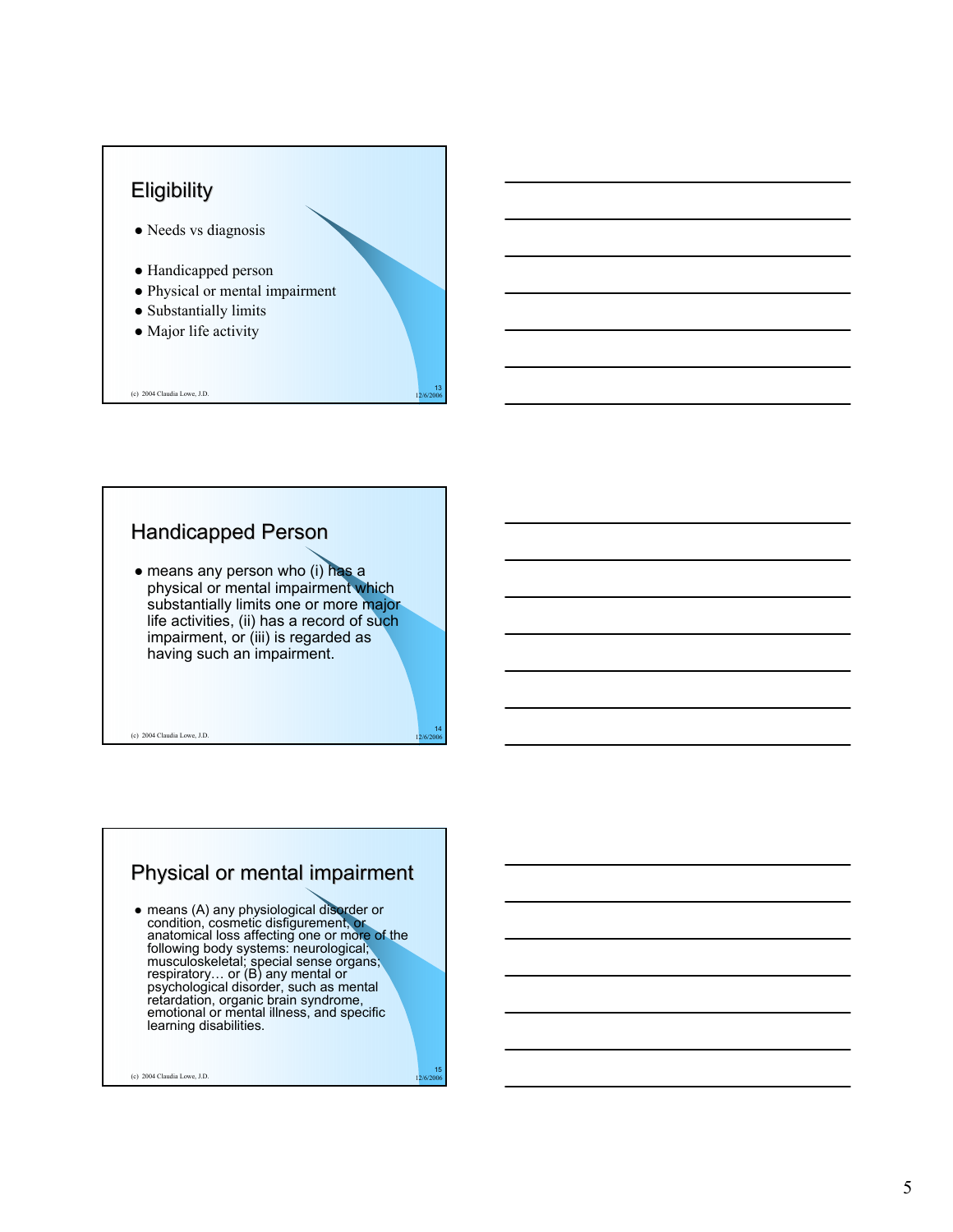#### Major life activities

• Means functions such as caring for one's self, performing manual tasks, walking, seeing, hearing, speaking, breathing, learning, and working.

16

17

(c) 2004 Claudia Lowe, J.D. 12/6/2006

#### Substantially limits

- Not defined by Section 504, Department of Education, or OCR
- OCR has ruled that the phrase is to be<br>defined by the local educational agency, and not OCR
- Under the ADA, a major life activity is<br>substantially limited when "the individual's<br>important life activities are restricted as to<br>the conditions, manner or duration under which they can be performed in comparison<br>to most people.

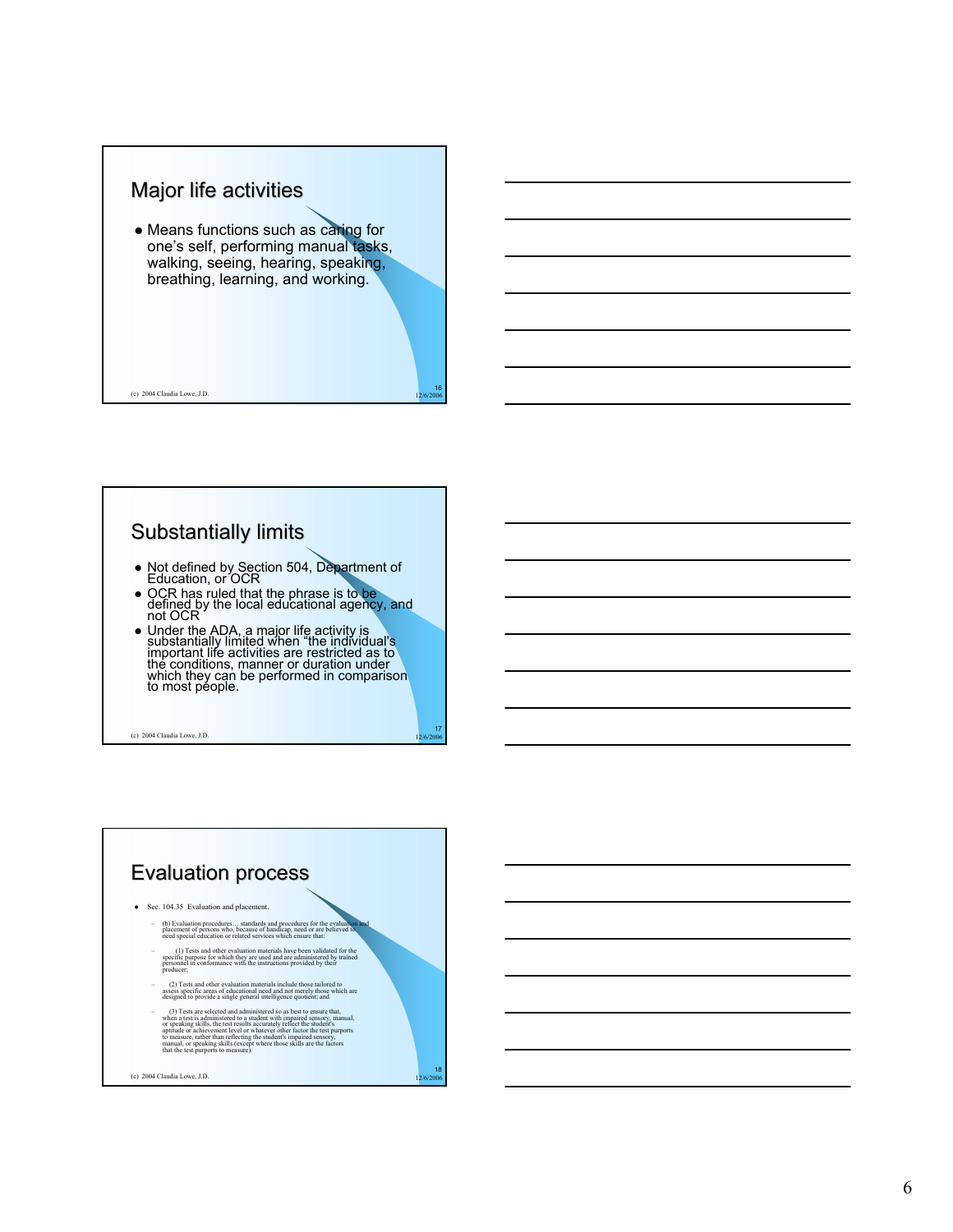#### Team members

Sec. 104.35 Evaluation and placement.

- (c) Placement procedures.
- $-$  (3) ensure that the placement decision is made by a group of persons, including persons knowledgeable about the child, the meaning of the evaluation data, and the placement options…

<sub>10</sub>

#### Consider: establish parents role



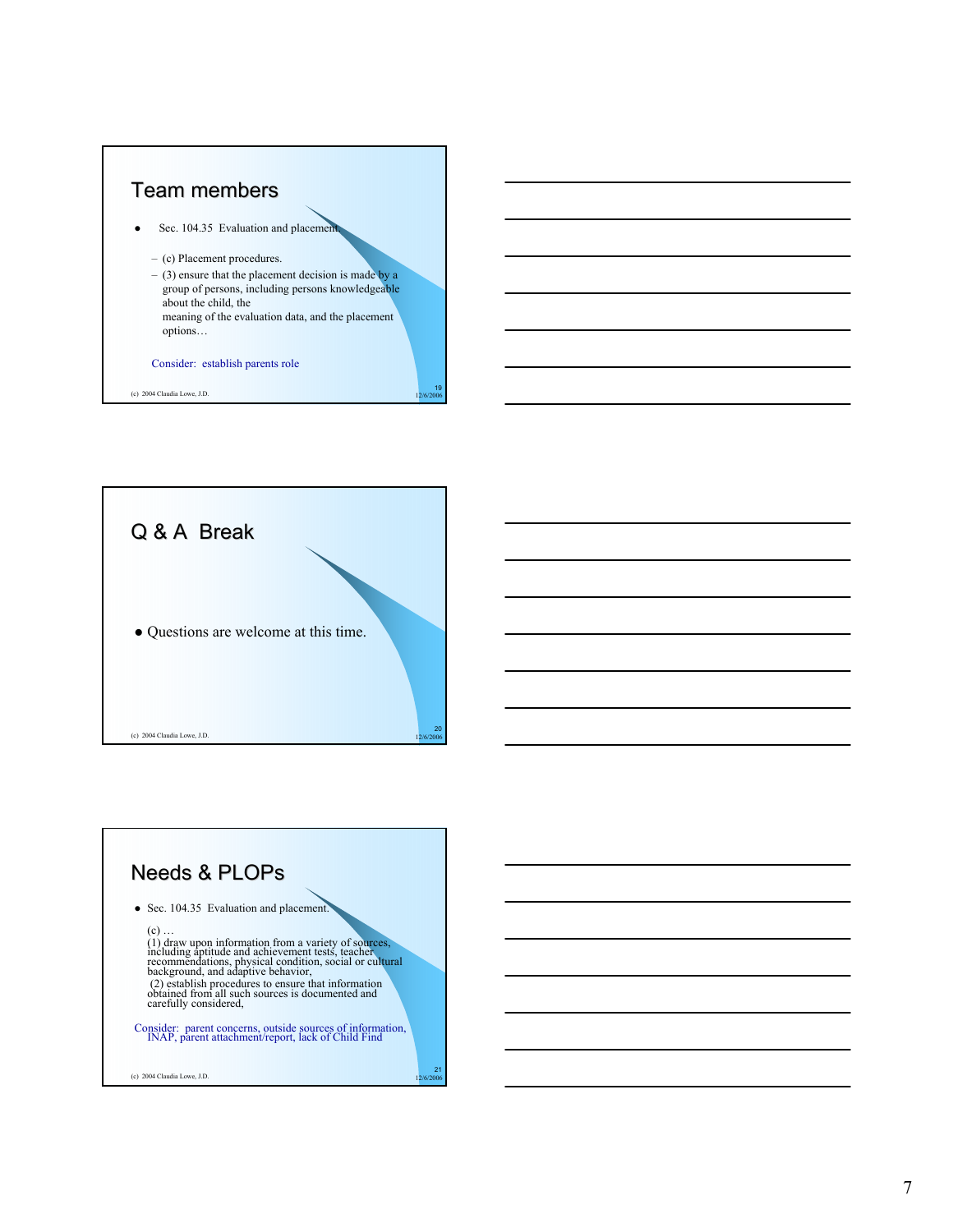



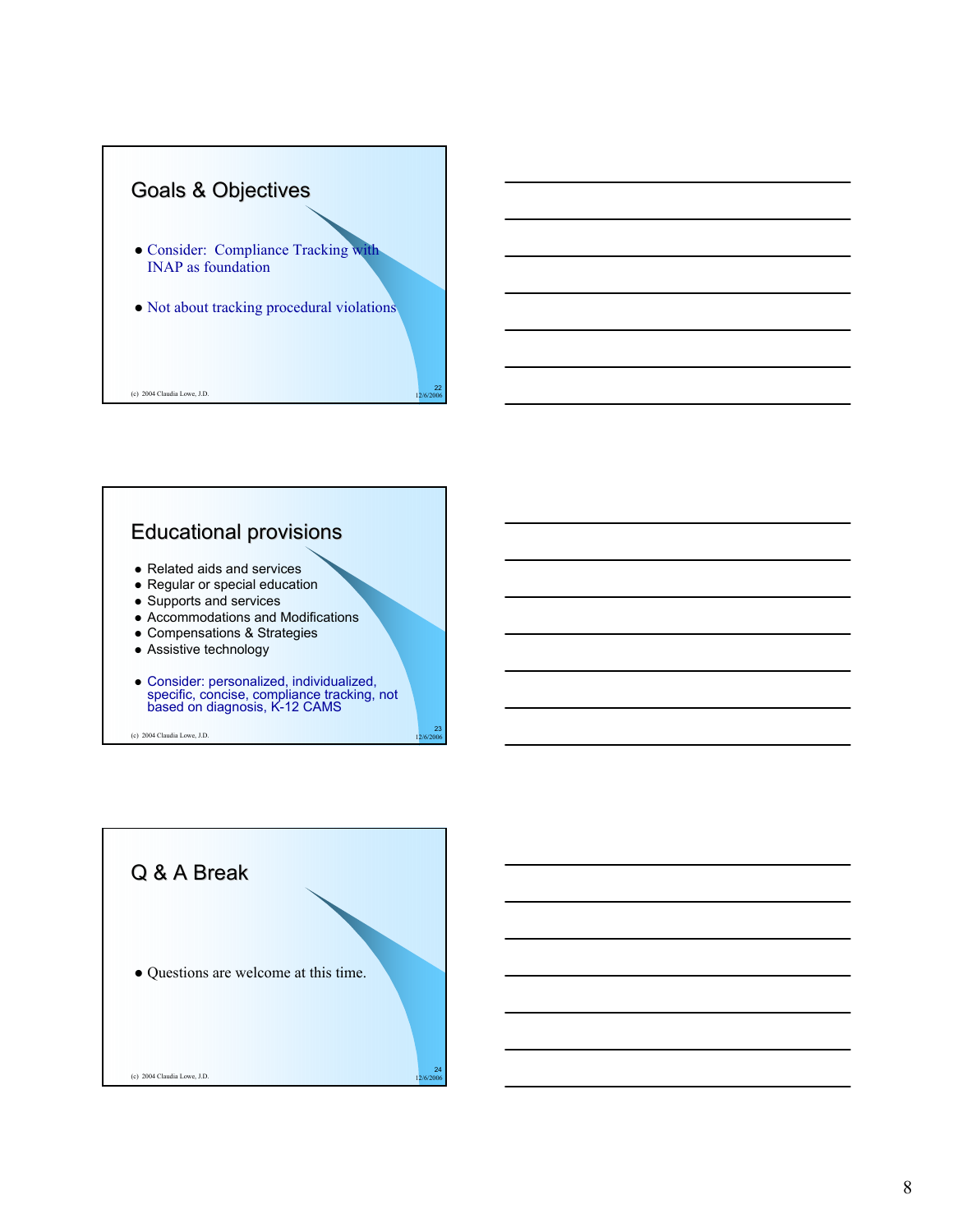# Least Restrictive Environment • Sec. 104.34 Educational setting. (a) Academic setting,... shall educate, or shall provide for the education of each polarities of the maximum handicapped person in its jurisdiction with persons who are not handicapped person in its jurisdiction with pers (b) Nonacademic settings. In providing or arranging for the<br>provision of nonacademic and extracurricular services and activities,<br>including meals, regess periods, and the services and activities services<br>forth in Sec. (04 (c) Comparable facilities, If a recipient, in compliance with<br>paragraph (a) of this section, operates a facility that is identifiable<br>as being for handicapped persons, the recipient shall ensure that the<br>facility and the s

 $25$ 

26

27

(c) 2004 Claudia Lowe, J.D. 12/6/2006

#### **Placement**

 $\bullet$  104.33 Free appropriate public education.

(3) A recipient may place a handicapped person in or refer such person<br>to a program other than the one that it operates as its means of<br>carrying out the requirements of this subpart. If so, the recipient<br>remains responsib

(c) Free education.

(3) Residential placement. If placement in a public or private<br>residential program is necessary to provide a free appropriate public<br>education to a handicapped person because of his or her handicap,<br>the program, including

(c) 2004 Claudia Lowe, J.D. 12/6/2006

## Other Components of Section 504

- Reevaluation
- Transportation
- $\bullet$  Procedural Safeguards
- Postsecondary Education
- Behavior
- Discrimination
- Due Process
- And more…

Consider: another Webinar on Section 504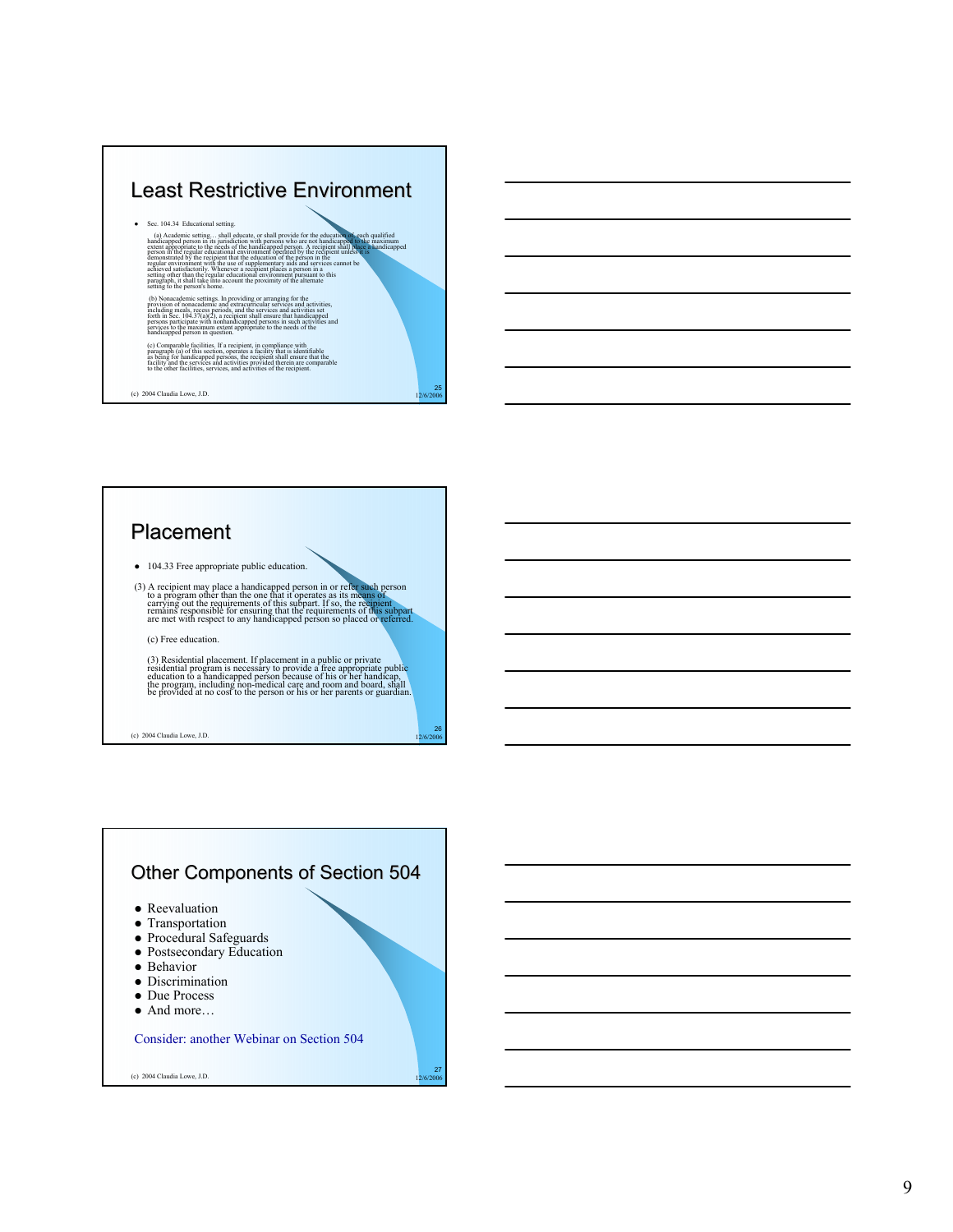



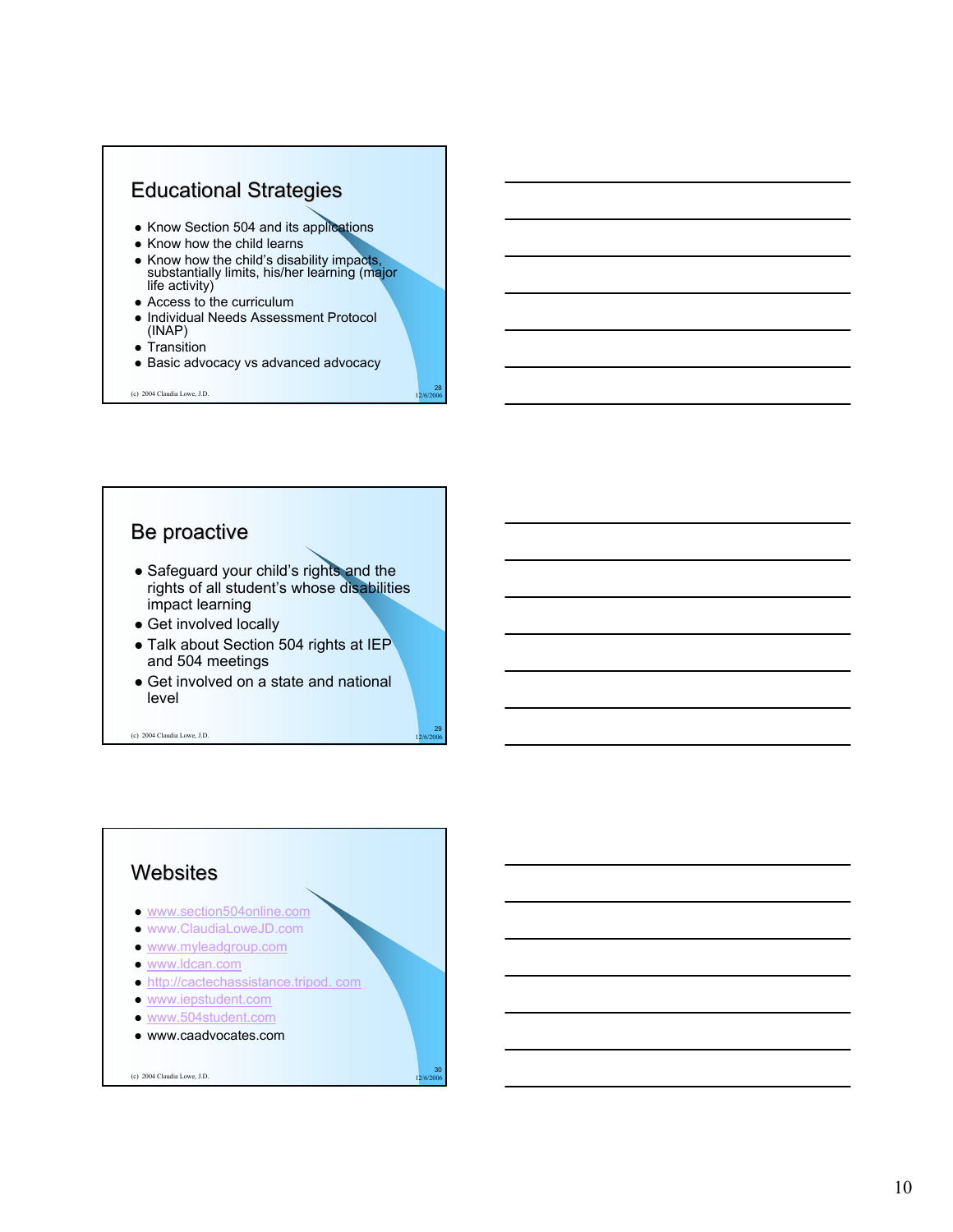



```
• Counsels students and their families on
educational strategies and provisions for an 
appropriate IEP, 504 plan, and/or 
Transition plan based on the student's 
unique needs, individual learning and work 
styles, strengths, abilities, talents, and 
potential.
```
32

33

(c) 2004 Claudia Lowe, J.D. 12/6/2006

# **Favorite Quotes**

- z "If you wouldn't do it to an adult, don't do it to a child." Rick LaVoie
- "Children do well if they can." Ross Greene
- $\bullet$  "I am not your response." Claudia Lowe